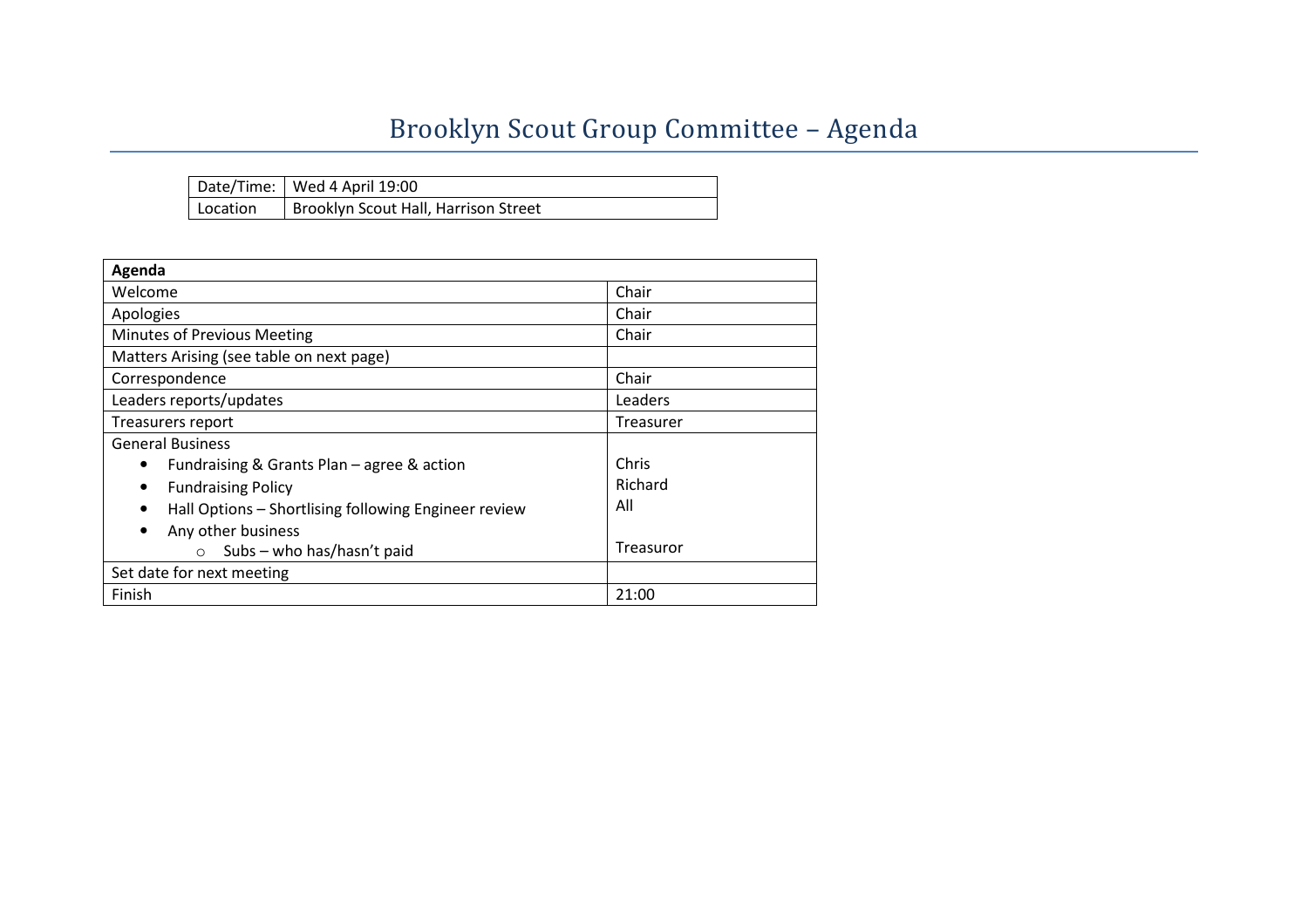|               |             |                                                                |               |            | <b>Current</b> |                   |
|---------------|-------------|----------------------------------------------------------------|---------------|------------|----------------|-------------------|
| <b>Number</b> | <b>Date</b> | <b>Action</b>                                                  | By whom       | By when    | status         | <b>Comment</b>    |
| 3/9           | 7/03/2012   | All activities require completed financial sheet               | All leaders   | ongoing    | Open           |                   |
|               |             | Provide copy of new flyer to Sue for test printing, provide    |               |            |                |                   |
| 3/8           | 7/03/2012   | Duane with copies to give out                                  | Donald        | 15/03/2012 | Open           |                   |
| 3/7           | 7/03/2012   | Email of all Zone activities and updates                       | Duane         | 10/03/2012 | Open           |                   |
| 3/6           | 7/03/2012   | Ensure Briana [new Kea Leader] is warranted                    | Gavin         | asap       | Open           |                   |
|               |             | Work with Briana [new Kea Leader] to create a welcome          |               |            |                |                   |
| 3/5           | 7/03/2012   | article & publish                                              | Donald        | 30/03/2012 | Open           |                   |
|               |             |                                                                | Duane, Bob &  |            |                |                   |
| 3/4           | 7/03/2012   | Create section plans for Term 2                                | Denise        | 15/04/2012 | Open           |                   |
| 3/3           | 7/03/2012   | Order woven plaited woggles for Cubs                           | Duane         | 15/04/2012 | Open           |                   |
|               |             | Draft a set of principles on fundraising that address group vs |               |            |                |                   |
|               |             | section vs individual equity issues, and control of allocation |               |            |                |                   |
| 3/21          | 7/03/2012   | issues                                                         | Richard       | 1/04/2012  | Open           |                   |
|               |             | Consider adding request for old scarves return to future       |               |            |                |                   |
| 3/2           | 7/03/2012   | <b>Brooklyn Tattler article</b>                                | Donald        | 30/03/2012 | Open           |                   |
|               |             | Organise suitable storage so that all consent forms can be     |               |            |                |                   |
| 3/19          | 7/03/2012   | kept in Hall                                                   | Duane         | 25/03/2012 | Open           |                   |
|               |             | Start taking and keep a weekly roll of attendance across all   |               |            |                | Do on books, keep |
| 3/18          | 7/03/2012   | Sections                                                       | All Leaders   | 12/03/2012 | Open           | books in Den      |
|               |             |                                                                |               | when       |                |                   |
| 3/17          | 7/03/2012   | Post details of new uniforms when available                    | Donald        | available  | Open           |                   |
|               |             | Submit a grant application for Leader uniform upgrade          |               |            |                |                   |
| 3/16          | 7/03/2012   | support, in consultation with Erina                            | Sue           | 1/04/2012  | Open           |                   |
| 3/14          | 7/03/2012   | Close out financials for 2011 Chocolate Fundraiser             | Denise        | 1/04/2012  | Open           |                   |
| 3/13          | 7/03/2012   | Create short job description for Treasurer position            | Chris & Gavin | 15/03/2012 | Open           |                   |
| 3/12          | 7/03/2012   | Send grants idea to Erina                                      | Chris         | 9/03/2012  | Open           |                   |
| 3/11          | 7/03/2012   | Create downloads page on our website - for forms, books etc    | Donald        | 15/04/2012 | Open           |                   |
| 3/10          | 7/03/2012   | Put activity financial form on our website                     | Donald        | 15/03/2012 | Open           |                   |